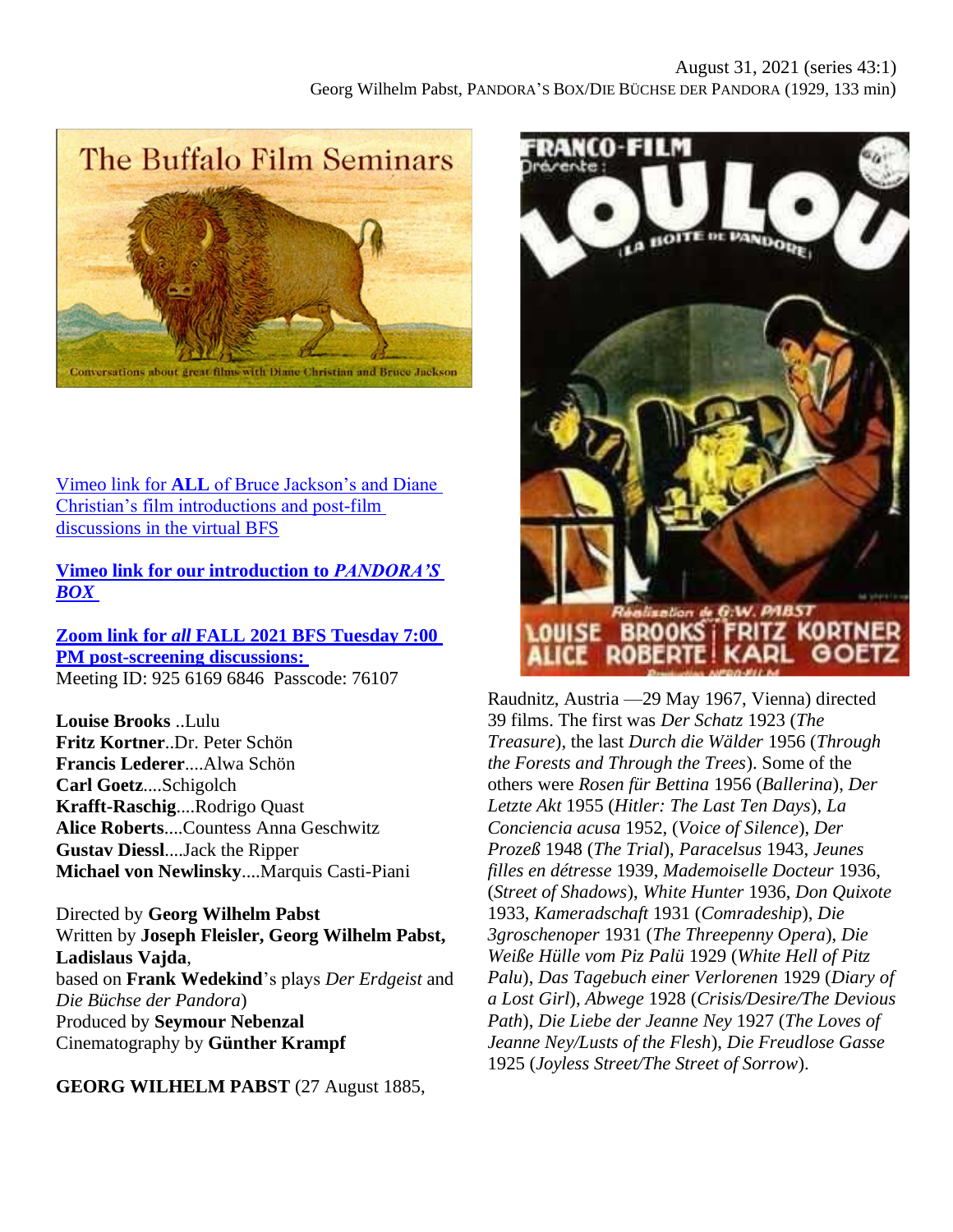**LOUISE BROOKS** (Mary Louise Brooks, 14 November 1906, Cherryvale, Kansas, USA—8 August 1985, Rochester, New York) is the subject of two documentary films, *Looking for Lulu* 1998, written by her biographer Barry Paris, and *Lulu in*  Hollywood in 1941. He returned to Germany in 1949 to star in *The Last Illusion*. The film was a major success and he resumed his career there as actor, director, and writer. He appeared in about 50 films, the last as Shylock in a German made-for-

*Berlin* 1984, a fascinating interview, mostly about her work with Pabst, by documentary filmmaker Richard Leacock. She seems to have enjoyed work on her early films made at the Famous Players-Lasky studio in Astoria, Queens, but she hated Hollywood and, after working with Pabst, pretty much let her career lapse rather



tv film, *Der Kaufmann von Venedig* 1968 ; the first *Das andere Ich* 1918 . Some of the others were: *Blaubart* 1951 (*Bluebeard*) 1951, *The Vicious Circle* 1948, *Berlin Express* 1948, *The Brasher Doubloon* 1947, *The Razor's Edge* 1946, *The Hitler Gang* 1944, *The Strange Death of Adolf Hitler* 1943, *Abdul the Damned* 1935, *Der Mörder Dimitri* 

than go back there. Her last film was a small part in *Overland Stage Raiders* 1938, which featured the still-unknown John Wayne (he would become a star the following year with *Stagecoach*). During the 30s she supported herself working as a clerk in a New York department store, turning occasional tricks, dancing, and taking a few small film roles. In her later years, she was supported by one of her former lovers. Some of the films on which her reputation rests are *Prix de beauté* 1930, *Das Tagebuch einer Verlorenen (Diary of a Lost Girl*, 1929, *The Canary Murder Case* 1929 (she was the canary and insisted that her costume have a removable tail so she could sit down between takes), *Beggars of Life* 1928, *A Girl in Every Port* 1928 and *It's the Old Army Game* 1926. The most frequent complaint about her in Hollywood was that she read books on the set instead of exchanging gossip with the other actors. She wrote a biography—"Naked on My Goat"—but tossed the manuscript into the incinerator because she didn't like it.

**FRITZ KORTNER** (Fritz Nathan Kohn, 12 May 1892, Vienna, Austria—22 July 1970, Munich, Germany), one of Germany's greatest actors, moved to London in the mid-30s after he became the subject of vicious attacks from the Nazis because he was Jewish. He then moved to

*Karamasoff* 1931 (*The Brothers Karamazov/The Murderer Dimitri Karamazov*), *Danton* 1931, *Dreyfus* 1930, *Somnambul* 1929 (*The Somnambulist*), *Orlacs Hände* 1924, *Die Brüder Karamasoff* 1918 (*The Brothers Karamazov*).

**GUNTHER KRAMPF** (8 February 1899, Vienna, Austria—4 August 1950, London) was one of Germany's most important silent-era cinematographers. His first film, *Nosferatu* 1922, is still shown regularly at film festivals and on cable tv. Some of his other films are *The Franchise Affair* 1950, *This Was a Woman* 1948, *Meet Me at Dawn* 1947, *The Night Has Eyes* 1942, *Convoy* 1940, *The Outsider* 1940, *The Ghoul* 1934, *Jew Suess* 1934 (*Power;* not to be confused with the 1940 Nazi propaganda film), *Rome Express* 1932, *The Outsider* 1931, *Orlacs Hände* 1924 (*Hands of Orlac*), and *Der Verlorene Schuh* 1923 (*Cinderella*).

**FRANK WEDEKIND** (Benjamin Franklin Wedekind, 24 July 1864, Hannover, Hanover [now Germany]—9 March 1918, Munich, Germany). Dramatist, journalist and publicist. He worked on the staff of *Simplicissimus*. A forerunner of the expressionists, he employed grotesque fantasy and unconventional characters in order to attack the bourgeois ideals and hypocrisy of his society. Wedekind was particularly concerned with sexual themes, stressing the primacy of man's instincts. His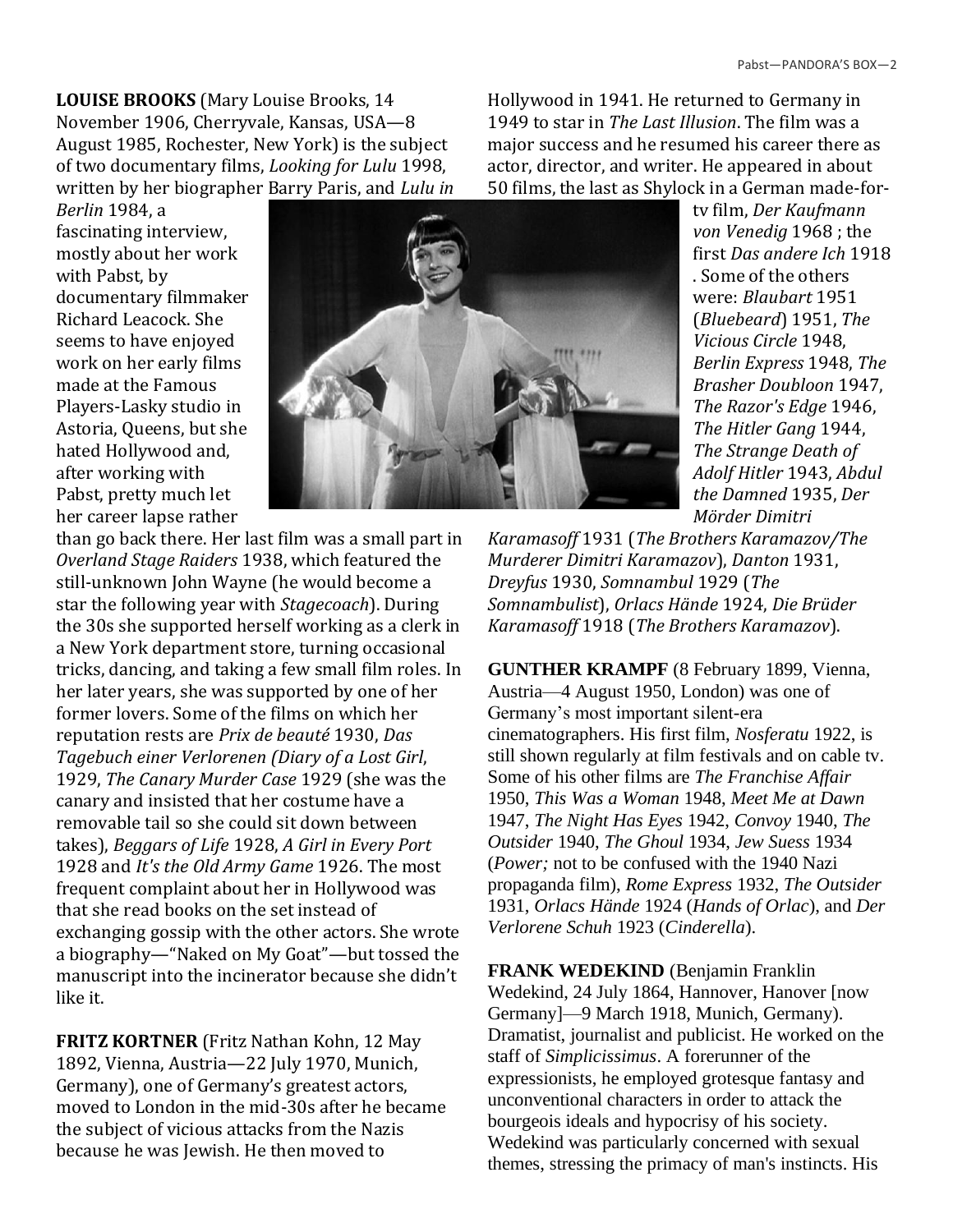plays include *Frühlings Erwachen* (1891, *The Awakening of Spring), Der Erdgeist* (1895, *Earth Spirit*), and *Die Büchse der Pandora* (1903, *Pandora's Box*). Alban Berg compiled the libretto for his opera *Lulu* (1934) from the latter two. (From Columbia Electronic Library)

The two best sources of information on Louise Brooks are Brooks' *Lulu in Hollywood* (Knopf, NY 1982), seven essays about her film world experiences and opinions that originally appeared in *Sight and Sound* and other film journals, and Barry Paris's *Louise Brooks; A Biography* (Knopf, NY 1989). Kevin Brownlow has a brief but informative interview with her in *The Parade's Gone By...* (U. California Press, Berkeley and LA, 1968). There's probably more about Brooks on the web than any other silent star. The best is the one maintained by the Louise Brooks Society, www.pandorasbox.com. The site is full of great material about Brooks and her films; it's got a good filmography and bibliography, scores of photos and production stills, all the right links and more.



# **From** *World Film Directors Vol. I* **(1890-1945). Editor John Wakeman. The H. W. Wilson Company, NY, 1987**

**PABST, G(EORG) W(ILHELM)** (August 27, 1885- May 29,1967, Austrian director and scenarist, was born in Raudnitz, Bohemia then part of the Austro-Hungarian empire, now in Czechoslovakia. His father, August, was a railroad official whose career

took the family to Vienna when Pabst was still a child. At his father's urging he first studied engineering. He soon abandoned this, toyed for a time with the idea of a military career, and finally—to his parents' distress—opted for the stage. In 1904 he entered the Vienna Academy of Decorative Arts, where he studied acting for two years.

In 1910, after varied experience at theatres in Switzerland and Germany, Pabst went to the United States to join the Deutsche Volkstheater in New York, appearing in plays by Hauptmann, Schnitzler and others. The theatre was controlled by labor unions and he met a number of prominent American socialists, including Upton Sinclair. It was at the Volkstheater that Pabst first tried his hand as a director, so on realizing that he had a much greater talent for this than as an actor. In 1914 he returned to Europe to recruit new performers but, with the outbreak of war, was detained in France as an enemy alien. Pabst spent nearly five years in a prison camp near Brest, where he organized a theatre company and presented French plays for the entertainment of prisoners and guards alike. In this way he acquired his lifelong admiration for French culture, but his imprisonment was nevertheless a painful experience which marked him deeply.

Released at the end of the war, Pabst directed a season of plays in Prague, including two controversial works by Franz Wedekind. His stage productions at the time are said to have been in the Expressionist style then dominant in Germany. In 1920 he became artistic director of a Vienna theatre, the Neuen Wiener Bühne, where he staged avant-garde plays by Sternheim and Georg Kaiser among others. It was the German cinematographer and film pioneer Carl Froelich who brought Pabst into the cinema. When Froelich formed his own production company, he gave Pabst an acting role in his first movie *Im Banne der Kralle* (1921), then took him on as assistant director and scenarist of *Der Taugenichts* (1922) and *Luise Millerin* (1922).

Pabst's first film as a director followed in 1923, *Der Schatz* (*The Treasure*)…. *Der Schatz* did poorly at the box office and Pabst's next assignment, secured for him by Froelich, was a routine commercial vehicle for the popular actress Henny Porten, *Gräfin Donelli (Countess*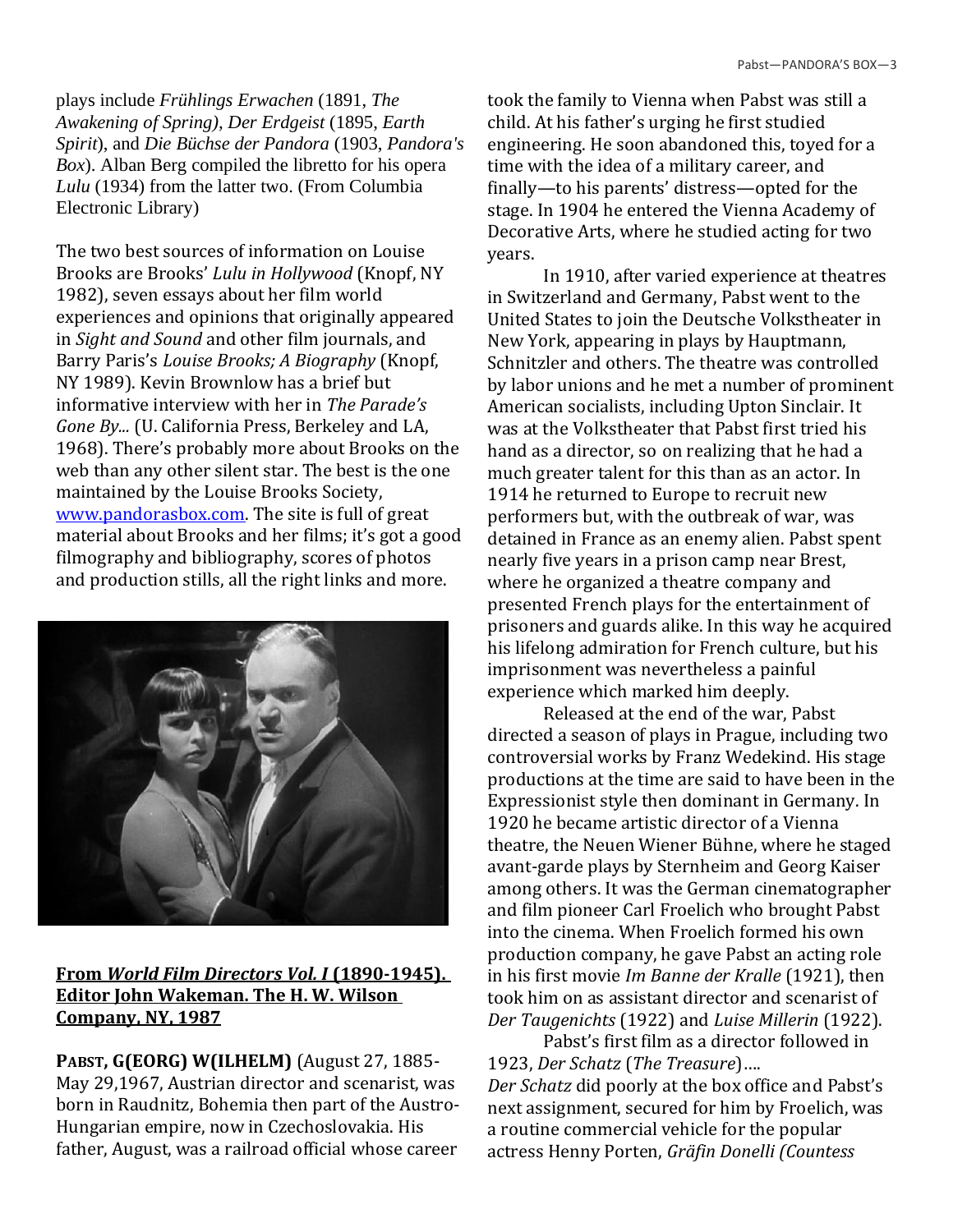*Donelli*, 1924*).* It was made very quickly and cheaply, but enjoyed great popularity and commercial success. Its producers, Maxim Films, urged Pabst to make other similar entertainments, but he had no wish to settle into a rut as a commercial director, and was looking for a story that would allow him to express his developing social consciousness. He found it in *Die feudlose Gasse (The Joyless Street),* a controversial novel by the Viennese journalist Hugo Bettauer, and in due course also found backers for what developed into an extremely ambitious project.

Bettauer's novel, originally a serial, is a portrait of Viennese society in the postwar period of inflation, which brought an accelerating breakdown in economic, social and moral values. Pabst engaged Willi Haas to write the script and Guido Seeber as his photographer, signing Werner Krauss and Asta Nielsen as his stars. He also selected Valeska Gert, a popular cabaret entertainer, to play the madam of a brothel, and agreed to pay the then outrageous sum of \$4,000 for the services of an almost unknown yong actress named Greta Garbo, whose promise he had recognized in Mauritz Stiller's *The Saga of Gösta Berling….*

For the most part, *The Joyless Street* 

eschews Expressionist symbolism and indeed it has been recognized as an important contribution to a very different movement the so-called "Neue Sachlichkeit" (New Objectivity). The term had been coined in 1924 to define the glum realism that had emerged in painting as a reflection of a national mood of disillusionment.

Reacting against the Expressionists romantic probing into the depths of the human psyche, the artists of the Neue Sachlichkeit limited themselves to a resigned scrutiny of what people did to each other in visible and material terms, refusing speculation about why. "What need is there for romantic treatment?" Pabst asked once. "Real life is already far too romantic, too disturbing."…

But in 1925 the film's unblinking portrayal

of squalor and depravity was startling. In spite of the wholesale mutilations imposed by the censors of various countries, it was a major international success, establishing Pabst as a significant figure in world cinema, and in particular as a brilliant director of women….

In the course of his career Pabst became involved in an assortment of political and cultural movements, but his deepest concern as a filmmaker was always the revelation through visual images of human character. He was greatly interested in psychology and psychoanalysis….

Ever since he had staged Wedekind's play *Erdgeist* in Prague just after the war, he had wanted to film it and its companion piece, *Die Büchse der Pandora*. In 1928 he saw a couple of Paramount movies featuring a young starlet named Louise Brooks and recognized in her the combinaton of intelligence and intuition, innocence and eroticism, that he saw in Wedekind's Lulu. As it happened, she had just been refused a salary increase by Paramount and at once accepted Pabst's offer. "In Berlin," she later recalled, "I stepped to the station platform to meet Mr. Pabst and became an actress,,,,It was just as if Mr. Pabst had sat in on my whole life and career and knew exactly where I needed assurance and protection."

> Discussing Pabst's directorial technique, she said, "it was the stimulus that concerned him. If he got that right, the actor's emotional reaction would be like life itself….by some magic he would saturate me with one clear emotion and turn me loose."

*Die Büchse der Pandora* (*Pandora's Box,*  1928) was drawn by

Ladilaus Vajda from Wedekind's two Lulu plays (which also inspired Alban Berg's great opera *Lulu*). In his *demimondaine* Lulu, Wedekind created a "personification of primitive sexuality" who uses up and destroys the men that love her until she meets an even more destructive sexual monster than herself, Jack the Ripper. Where Berg in his opera heightened the theatricality of the plays, Pabst and his scenarist subdued them to a more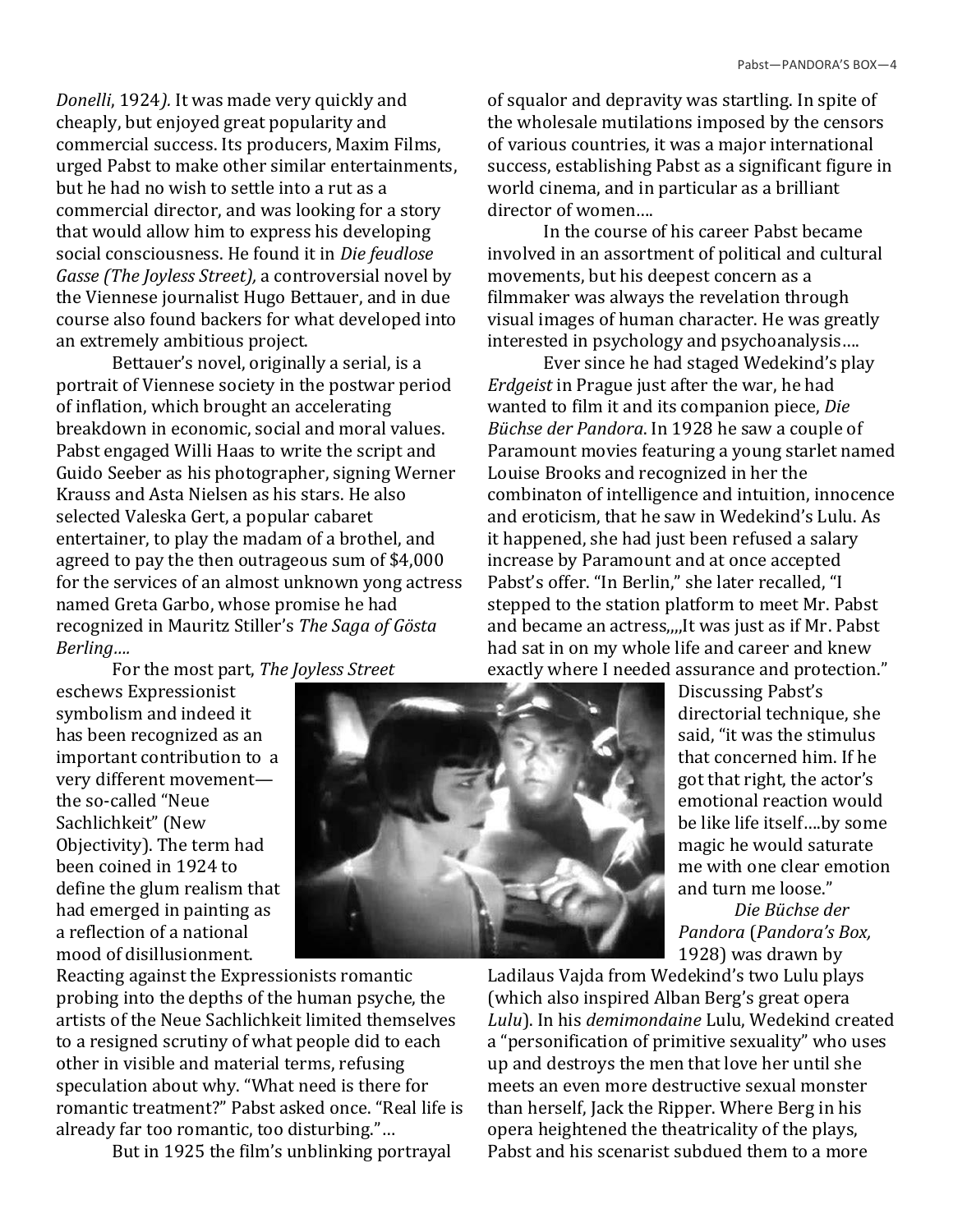subtle and cinematic naturalism. However, Pabst does not hesitate to use Expressionist devices when they suit his purpose—especially towards the end of the film, as in the extreme *chiaroscuro* of the floating casino, or the disturbing psychological details picked out by the camera as Jack is briefly distracted from his need to kill by Lulu's irresistible sexuality.

Other scenes seem closer to Impressionism, like the sequence in which Lulu takes part in a cabaret. Lotte Eisner wrote of this that "nobody has ever equaled Pabst's portrayal of the backstage fever on the opening night of a big show, the hurrying and scurrying between scene changes…the rivalry, complacency, and humour, the bewildering bustle of stage-hands and electricians—a stupendous whirl of artistic aspiration, colourful detail, and a facile eroticism ….Lulu appears like some pagan idol, tempting, glittering with spangles, feathers and frills, against a wavering, out-of-focus background."

*Pandora* was cruelly mutilated by the censors, but it was only partly for this reason that contemporary reviewers greeted it so coolly. Some were shocked, others regretted Pabst's apparent retreat from political engagement; many concluded without any notion of sin in the Christian sense…a liberated figure of pure untrammeled feminine desire." The movie has been compared with Carl Dreyer's *Passion of Joan of Arc* "for the intense, intimate way it uses the camera to watch the processes of thoughts and feelings through close shots of the face."

In 1929 Pabst co-directed with Arnold Fanck *Die Weisse Hölle vom Piz Palü (The White Hell of Piz Palü)*. Starring theyoung Leni Riefenstahl, it proved one of the most successful of Fanck's exciting "mountain films." The same year Pabst returned to his own concerns in *Das Tagebich einer Verlorenen (Diary of a Lost Girl*), based on a best seller by Margarethe Bïhme. Undeterred by the reception given to *Pandora*, he starred Louise Brooks in another study of a sexually generous girl. She plays Thymiane, a pharmacist's daughter made pregnant by his wicked assistant (Fritz Rasp) and incarcerated for this sin in a reform school run by a voyeur and a sadist (Valeska Gert). Escaping in the midst of a rebellion, Thymiane winds up in a brothel. There are two conclusions to the story: one in which Thymiane, rejecting spurious respectability, herself becomes the madam of a brothel, and

> another, substituted by Pabst to secure the film's release in Germany, in which she marries the old Count Osdorff but retains her courage and honesty.

Freddy Buache has described Thymiane's initial seduction in the brothel as "one of the purest, most iridescent, and the most ineffably magnificent in the cinema's collection of erotica." Even more directly than in *Pandora*, Pabst contrasts the basic innocence and honesty of his "lost girl" with the hypocrisy and decadence of bourgeois society, though Kracauer and others complained that he

that "Lulu is inconceivable without the words that Wedekind made her speak." More recently with different preconceptions and with something like a complete print to study-critics have recognized "the miracle of Louie Brooks" and the dimensions of Pabst's achievement, marred though it is by a lack of stylistic unity. Lee Atwell wrote that "Pabst's film reincarnates Lulu as a modern myth, Pabst sees her as a dangerously free and alluring innocent,

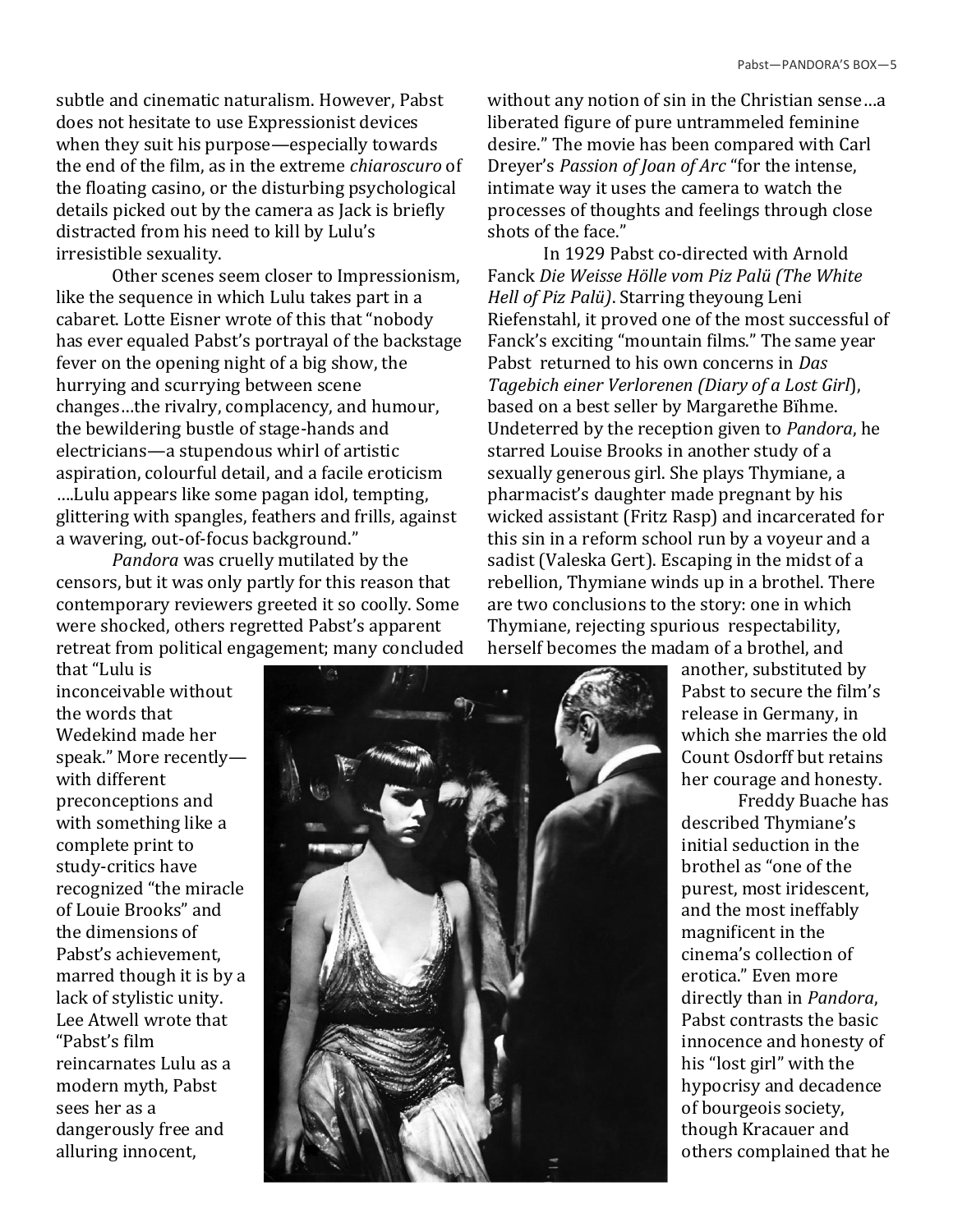does not take his social criticism far enough and instead "elaborated on the decadence itself." There is little of the Expressionist virtuosity or atmospheric richness of *Pandora* in this film, which is characterized by an almost documentary restraint and a new concern for stylistic unity.

By this time, the movies were becoming talkies. Pabst said some years later that he remained "convinced that in the cinema, the text counts for little. What count is the image." He nevertheless recognized that sound could not be ignored and in 1929 went to London to study the new production methods. He reached the conclusion that the early talkies he saw there merely exploited sound as a novelty instead of recognizing it as an addition to the filmmaker's vocabulary.

Returning to Germany early in 1930, he began work on his own first sound film, *Westfront 1918,* adapted by Ladislaus Vajda and P. M. Lampel from Ernst Johannsen's anti-war novel *Vier von der Infantrie*….

Though he had long been regarded as a realist director, it was in this grim and powerful film that Pabst achieved for the first time the goals of the "New Objectivity," with none or few of the concessions to picturesqueness and sentimentality that marred other war films of the period (as well as many of his own earlier pictures). It was released in May 1930 at a time when Germany was already gearing itself for another great war, and Pabst's insistence on the futility and dreary monotony of militarism was not welcomed by most German critics, though the movie was greatly admired in Britain and France.

…Like René Clair in his first sound films, Pabst reduces dialogue to a minimum, concentrating instead on gesture and image….

Returning to the style of *Westfront*, Pabst made one of his finest films in *Kameradeschaft (Comradeship,* 1931). Set in the immediate postwar period, it is based on an incident that actually occurred in 1906, when German miners crossed the border to help rescue French miners trapped underground in a disaster at Courriéres. The theme lent itself to Pabst's humanistic distaste for the growing nationalism of the 1930s, and the film was organized in a Franco-German coproduction, with French and German actors speaking their own

languages throughout….*Kammeradeschaft* has been recognized as a masterpiece of fictional documentary and was an important influence on such British directors as Basil Wright and Humphrey Jennings. In France, it brought Pabst the Legion of Honor. In Germany, however, the film was condemned by the reactionary press as unpatriotic and it failed at the box office. Finally disillusioned, Pabst went to France.

None of Pabst's later films equaled the major achievements of his first German period, but some are of considerable merit….

Pabst's reputation has never recovered from the fact that he elected to spend the war years in Austria and Germany. According to his wife, he had in fact intended to emigrate to the United States, but at the last moment was trapped in Europe by a traveling accident. There is evidence to support this claim, but he was also the only great German *cineaste* of the prewar period to make films under the Nazis, and this has been found harder to justify….

After the war, Pabst remained for a time in Austria. *Der Prozess (The Trial,* 1947*)* is set in nineteenthcentury Hungary and centers on a lawyer famous for his defense of Jews persecuted during a wave of anti-Semitic hysteria. Like *Paracelsus,* it has been much praised for its cinematic qualities (which brought Pabst the award as best director at Venice in 1948), but rancorously attacked on ideological grounds. One French reviewer remarked that Pabst "defends the Jews…but ten years too late." It should be said that he had been anxious to make a movie on this theme as early as 1933, but had been then unable to obtain French backing for the project….

Jean Renoir said in 1963 that Pabst "knows how to create a strange world, whose elements are borrowed from daily life. Beyond this precious gift, he knows better than anyone else, how to direct actors. His characters emerge like his own children, created from elements of his own heart and mind."

…Louise Brooks described her mentor as "a short man, broad-shouldered and thick-chested, looking heavy and willful in repose. But in action his legs carried him on wings which matched the swiftness of his mind." Alexandre Arnoux said that he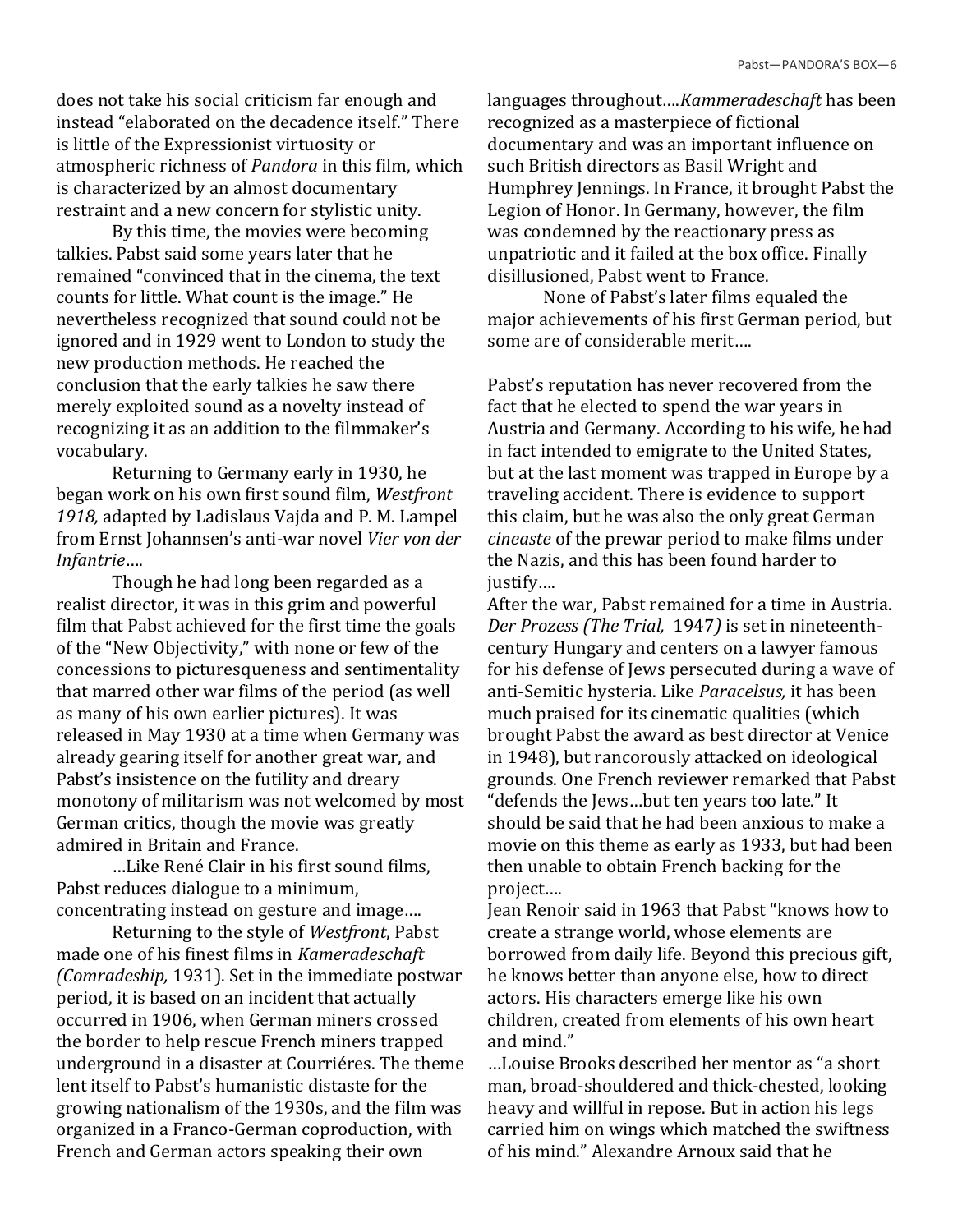possessed "a Viennese charm that nobody I know can resist, an extraordinary power of seduction, the demon of intelligence in his look and a certain fullness and direct humanity that pierces the soul."



## *New Yorker* **editor William Shawn in his introduction to**  *Lulu in Hollywood*:

"Louise Brooks is not only an actress who writes; she is a writer who acts. Long ago, she also danced. People who saw her dance say that she was a captivating dancer, and I am confident she was. Whatever she does, she is, indivisibly, an

artist. In order to understand Louise Brooks, however, one first has to disentangle her from her most famous role: that of Lulu in G.W. Pabst's 1929 silent film *Pandora's Box*. There have been a host of Lulus, of course, since the German playwright Frank Wedekind created the character in his plays *Earth Spirit* and *Pandora's Box*. A number of actresses have played the role on the stage. Since Alban Berg created his vocal, atonal Lulu in the opera of that name, a number of singers have sung the role. Yet it was Louise Brooks, in silence and out of her own person, who created the fundamental, the only Lulu. As the years have passed, the image of Louise Brooks as Lulu has persisted on the screen, and has haunted, and informed, all other performances."

**LB from** *Lulu in Hollywood***:** In May, when the studio wanted me in order to start production of *Beggars in Life*, under the direction of William Wellman, it had to track me from Hollywood to New

York and on to Miami, then to Havana, to Palm Beach, and finally, to Washington, where I was visiting George Marshall, the owner of the professional football team the Redskins. While waiting for the capture of a seemingly reluctant actress he had never met, Billy Wellman came to the unfortunate conclusion that since I did not follow the pattern of the actors who haunted the studio panting after film roles, I did not care about films at all. Because he didn't know that sycophancy had no merit in the New York studio where I had begun my career, and because I was unaware that prudent Hollywood actors wooed producers, directors, and writers with flattering attention, a coldness was set up between us which neither of us could dispel. Nor did hard work on my part and a willingness to do dangerous stunts under his direction alter Billy's conclusion. In 1932, at the bar of Tony's Restaurant in New York, he asked, 'Why did you always hate making pictures, Louise?' Those were the last words I ever heard him speak. Before that, this intricate man had offered me a part in *The Public Enemy*, then passed it on to Jean Harlow when I turned it down in order to make a trip to New York. Bewitched by his own success in Hollywood, he could not imagine my hating the place"…. As a loner, I count as my two most precious rights those that allow me to choose the periods of my aloneness and allow me to choose the people with whom I will spend the periods of my not-aloneness. To a film star, on the other hand, to be let alone for an instant is terrifying. It is the first signpost on the road to oblivion. Obviously, an actor cannot choose the people who whom he will work, or when or how he will work with them. He goes to work at a time specified by the studio. He spends his working day under the control not only of his director but also of the scriptwriters, the cameraman, the wardrobe department, and the publicity office. Since publicity is the lifeblood of stardom, without which a star will die, it is equally obvious that he must keep it flowing through his private life, which feeds the envy and curiosity that bring many people into theaters.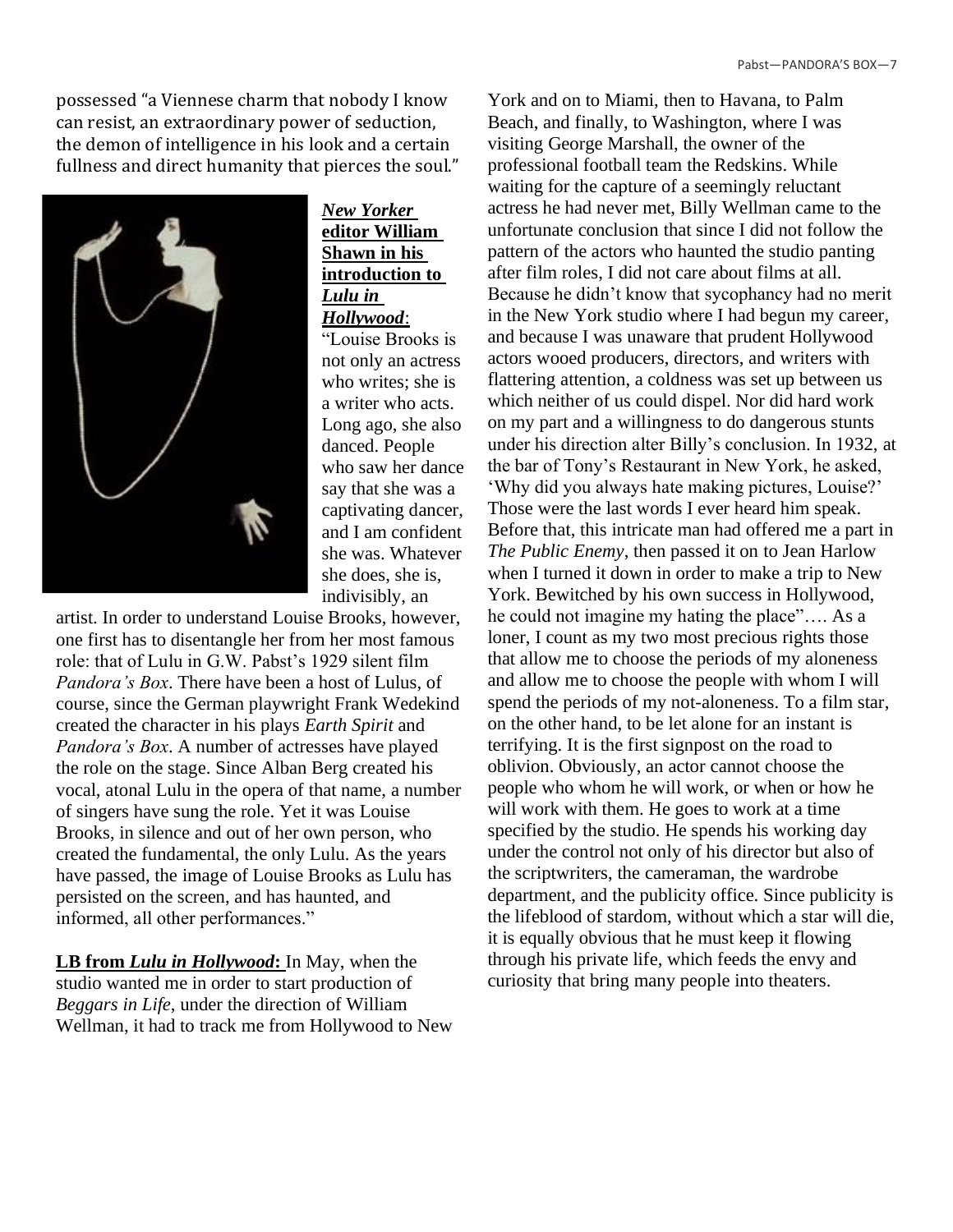For all actors know that truly natural acting is rejected by the audience. Although people are better equipped to judge acting than any other art, the hypocrisy of "sincerity" prevents them from admitting that they, too, are always acting some role of their own invention. To be a successful actor, then, it is necessary to add eccentricities and mystery to naturalness, so that the audience can admire and puzzle over something different from itself.

The tragedy of film history is that it is fabricated, falsified, by

the very people who make film history. It is understandable that in the early years of film production, when nobody believed there was going to be any film history, most film magazines and books printed trash, aimed only at fulfilling the public's wish to share a fairy-tale existence with its movie idols. But since about 1950 film has been established as an art, and its history recognized as a serious matter. Yet film celebrities continue to cast themselves as stock types—nice or naughty girls, good or bad boys whom their chroniclers spray with a shower of anecdotes.

Frank Wedekind's play *Pandora's Box* opens with a prologue. Out of a circus tent steps the Animal Tamer, carrying in his left hand a whip and in his right hand a loaded revolver. "Walk in," he says to the audience. "Walk into my menagerie!" The finest job of casting that G.W. Pabst ever did was casting himself as the director, the Animal Tamer of his film adaption of Wedekind's "tragedy of monsters." Never a sentimental trick did this whip hand permit the actors assembled to play his beasts. The revolver he shot straight into the heart of the audience. At the time Wedekind produced *Pandora's Box*, in Berlin around the turn of the century, it was detested, condemned, and banned. It was declared to be "immoral and inartistic." If in that period when the sacred pleasures of the ruling class were comparatively private, a play exposing them had called out the dogs of law, how much more savage



And since nobody truly knows what a director is doing till he is done, nobody who was connected with the film dreamed that Pabst was risking commercial failure with the

#### Pabst—PANDORA'S BOX—8

would be the attack upon a film faithful to Wedekind's text which was made in 1928 in Berlin, where the ruling class publicly flaunted its pleasures as a symbol of wealth and power.



story of an "immoral" prostitute who wasn't crazy about her work and was surround by the "inartistic" ugliness of raw bestiality. Only five years earlier the famous Danish actress Asta Nielsen had condensed Wedekind's play into the film *Loulou*. There was no lesbianism in it, no incest. Loulou, the man-eater devoured her sex victims—Dr. Goll, Schwarz, and Schön—and then dropped dead in an acute attack of indigestion. This kind of film, with Pabst improvements, was what audiences were prepared for. Set upon making their disillusionment inescapable, hoping to avoid even any duplication of the straight bob and bangs that Nielsen had worn as Loulou, Mr. Pabst tested me with my hair curled. But after seeing the test he gave up this point and left me with my shiny black helmet, except for one curled sequence on the gambling ship. How Pabst determined that I was his unaffected Lulu, with the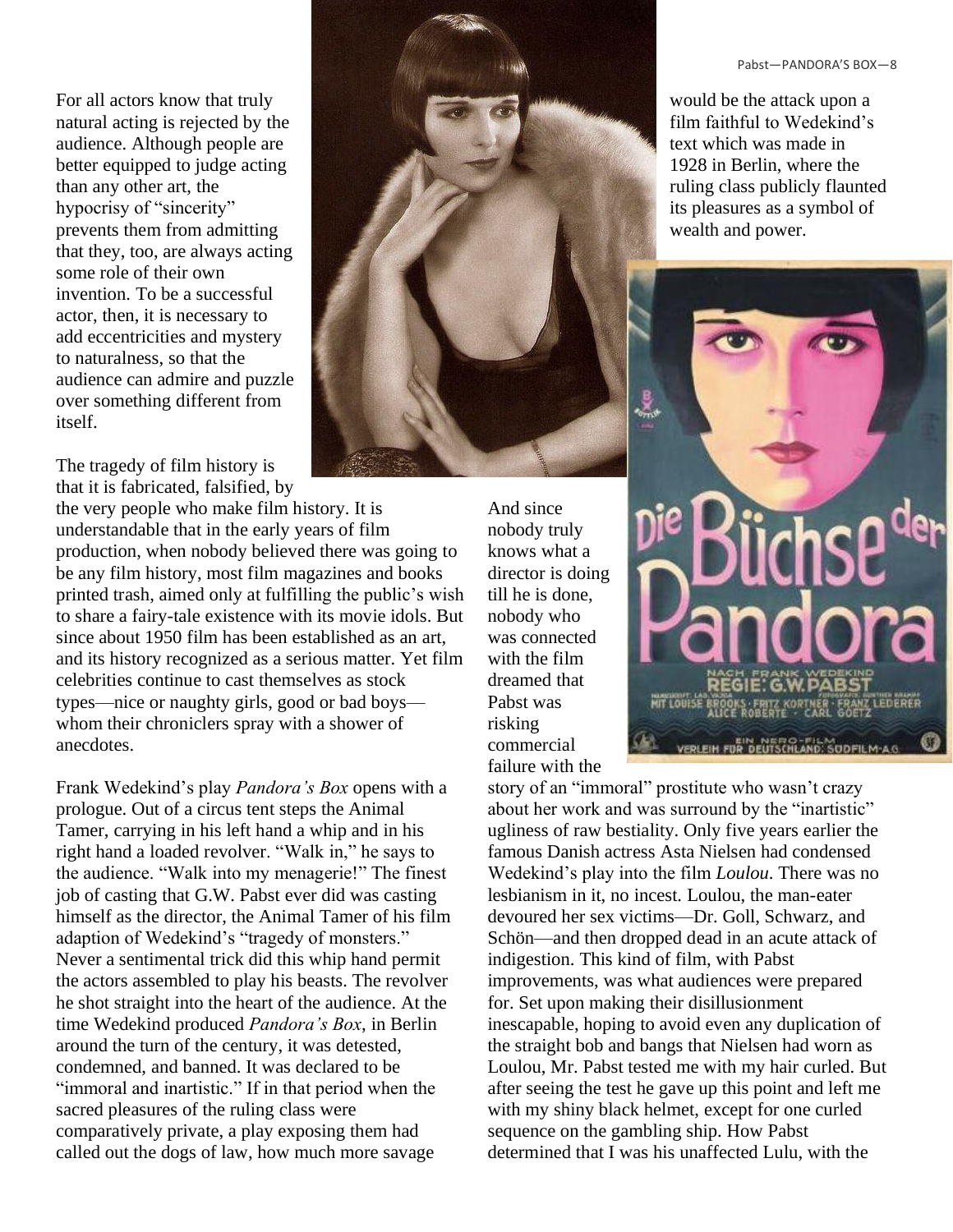childish simpleness of vice, was part of a mysterious alliance that seemed to exist between us even before we met. He knew nothing more of me than an unimportant part he saw me play in the Howard Hawks film *A Girl in Every Port* (1928). I had never heard of him, and had no idea he had made unsuccessful negotiations to borrow me from Paramount until I was called to the front office on the option day of my contract. My salary wasn't going to be increased. B.P. Schulberg told me that I could stay on at my old salary or quit. It was the time of the switchover to talkies, and studios were taking ugly advantage of this fact to cut contract players' salaries. Refusing to take what amounted to a cut, I quit Paramount. Almost as an afterthought, Schulberg told me about the Pabst offer, which I was now free to accept. I said I would accept it, and he sent off a cable to Pabst. All this took about ten minutes, and I left Schulberg somewhat dazed by my composure and my quick decisions. Not long ago, after seeing *Pandora's Box* at Eastman House, a priest said to me, "How did you feel, playing—*that girl*?

 "Feel? I felt fine? It all seemed perfectly normal to me."

 Seeing him start with distaste and disbelief, and unwilling to be mistaken for one of those women who like to shock priests with sensational confessions, I went on to prove the truth of Lulu's world by telling him of my own experience in the 1925 *Ziegfeld Follies*, when my best friend was a lesbian and I knew two millionaire publishers who, much like Schön in the film, backed shows to keep themselves well supplied with Lulus. But the priest rejected my reality exactly as Berlin had rejected its reality when we made *Pandora's Box* and sex was the business of the town. At the Eden Hotel, where I lived in Berlin, the café bar was lined with the higher-priced trollops. The economy girls walked the street outside. On the corner stood the girls in boots, advertising flagellation. Actors' agents pimped for the ladies in luxury apartments in the Bavarian Quarter. Race-track touts at the Hippegarten arranged orgies for groups of sportsmen. The nightclub Eldorado displayed an enticing line of homosexuals dressed as women. At the Maly, there was a choice of feminine or collarand-tie lesbians. Collective lust roared unashamed at the theatre. In the revue *Chocolate Kiddies*, when Josephine Baker appeared naked except for a girdle of bananas, it was precisely as Lulu's stage entrance was

described by Wedekind: "They rage there as in a menagerie when the meat appears at the cage."

Every actor has a natural animosity toward every other actor, present or absent, living or dead. Most Hollywood directors did not understand that, any more than they understood why an actor might be tempted to withhold the rapt devotion to the master which they considered essential to their position of command. When I went to Berlin to film *Pandora's Box*, what an exquisite release, what a revelation of the art of direction, was the Pabst spirit on the set! He actually encouraged actors' disposition to hate and back away from each other, and thus preserved their energy for the camera; and when the actors were not in use, his ego did not command them to sit up and bark at the sight of him. The behavior of Fritz Kortner was a perfect example of how Pabst used an actor's true feelings to add depth and breadth and power to his performance. Kortner hated me. After each scene with me, he would pound off the set and go to his dressing room. Pabst himself, wearing his most private smile, would go there to coax him back for the next scene. In the role of Dr. Schön, Kortner had feelings for me (or for the character Lulu) that combined sexual passion with an



equally passionate desire to destroy me. One sequence gave him an opportunity to shake me with such violence that he left ten black-and-blue fingerprints on my arms. Both he and Pabst were well pleased with that scene, because Pabst's feelings for me, like Kortner's were not unlike those of Schön for Lulu. I think that in the two films Pabst made with me—*Pandora's Box* and *Diary of a Lost*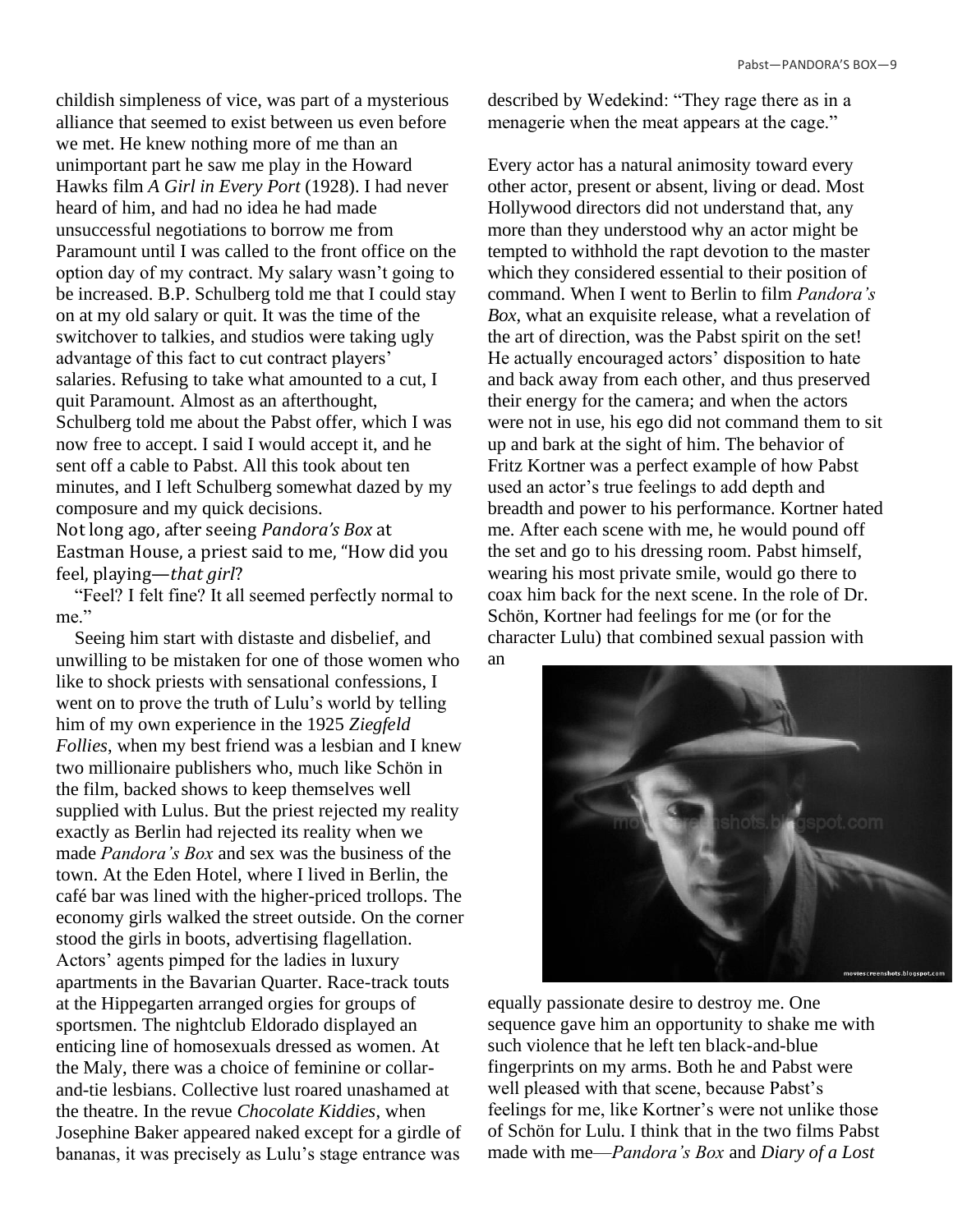*Girl*—he was conducting an investigation into his relations with women, with the object of conquering any passion that interfered with his passion for his work. He was not aroused by sexual love, which he dismissed as an enervating myth. It was sexual hate that engrossed his whole being with its flaming reality.

Unlike most directors, Pabst had no catalogue of characters, with stock emotional responses. D.W. Griffith required giggling fits from all sexually excited virgins. If Pabst had ever shot a scene showing a virgin giggling, it would have been because someone was tickling her. It was the stimulus that concerned him. If he got that right, the actor's emotional reaction would be like life itself—often strange and unsatisfactory to an audience that was used to settled acting conventions.

In an effort to be funny, old actors and directors have spread the false belief that any clownish thing coming to mind could be said in front of the camera in silent films. They forget that the title writer had to match his work to the actors' speech. I remember late one night wandering into the Beverly Wilshire suite of Ralph Spence, a title-writer, where he sat gloomily amidst cans of film, cartons of stale Chinese food, and empty whiskey bottles. He was trying to fix up an unfunny Beery and Hatton comedy, and no comic line he invented would fit the lip action. Silent-film fans were excellent lip-readers and often complained at the box office about the cowboy cussing furiously as he tried to mount his horse.

power, I at first defied Pabst with arrogance. Pabst chose all my costumes with care, but in scenes motivated by sexual hate he chose them as much for their tactile as for their visual seductiveness. He wanted the actors working with me to feel my flesh under a dancing costume, a blouse and skirt, a nightgown. The morning of the sequence in which I was to go from my bath into a love scene with Franz Lederer, I came on the set wrapped in a gorgeous negligee of painted yellow silk. Carrying the peignoir I refused to wear, Josifine approached Mr. Pabst to receive the lash. Hers was the responsibility for seeing that I obeyed his orders, and he answered her excuses with a stern rebuke. Then he turned it to me.

 "Loueess,you must wear the peignoir, and be naked under it."

 "Why? I hate that bathrobe," I said. "Who will know that I am naked under that big, woolly white bathrobe?"

"Lederer," he said.

 Stunned by such a reasonable argument, I retired, without another word, to the bathroom set with Josifine and changed into the peignoir.

Mr. Pabst's perfect costume sense symbolized Lulu's character and her destruction. There is not a single spot of blood on the pure-white bridal satin in which she kills her husband. Making love to her wearing the clean white peignoir, Alva asks, "Do you love me, Lulu?" "I? Never a soul!" It is in the worn and filthy garments of streetwalker that she feels passion for the

...a truly great director such as G.W. Pabst holds the camera on the actors' eyes in every vital scene. He said, "The audience must see it in the actors' eyes." In his 1926 film, *Secrets of a Soul*, he sent the actor playing a psychiatrist to take a course in psychoanalysis so he could see it in his eyes. Pabst's genius lay in getting to the heart of a person, banishing fear, and releasing the clean impact of personality which jolts an audience to life. With gross overconfidence in my rights and



first time—comes to life so that she may die. When she picks up Jack the Ripper on the foggy London street and he tells her he had no money to pay her, she says, "Never mind. I like you." It is Christmas Eve, and she is about to receive the gift that had been her dream since childhood. Death by a sexual maniac.

In Hollywood, I was a pretty flibbertigibbet whose charm for the executive department decreased with every increase in her fan mail. In Berlin, I stepped onto the station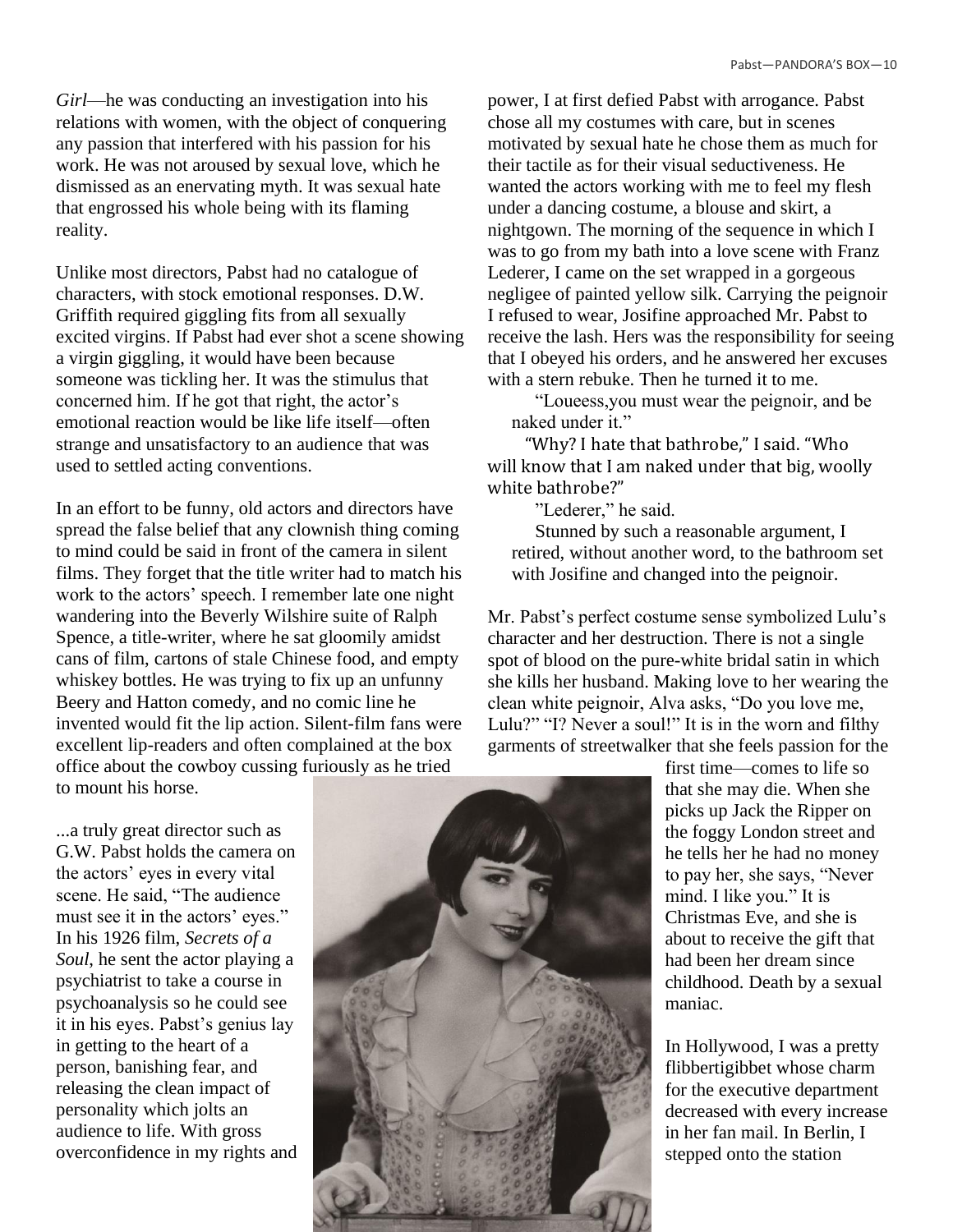platform to meet Pabst and became an actress. ...To other people surrounding him, he would talk endlessly in that watchful way of his, smiling, intense; speaking quietly, with his wonderful, hissing precision. But to me he might speak never a word all morning, and then at lunch turn suddenly and say, "Louess, tomorrow morning you must be ready to do a big fight scene with Kortner," or "This afternoon, in the first scene, you are going to cry." That was how he directed me. With an intelligent actor, he would sit in exhaustive explanation; with an old ham, he would speak the language of the theatre. But in my case, by some magic, he would saturate me with one clear emotion and turn me loose. And it was the same with the plot. Pabst never strained my mind with anything not pertinent to the immediate action.

## **from LB's interview in Kevin Brownlow,** *The Parade's Gone By..***.**

You know what makes an actor great to work with? Timing. You don't have to feel anything. It's like dancing with a perfect dancing partner. Osgood Perkins would give you a line so that you would react

perfectly. It was timing—because emotion means nothing.

 Look at Adolphe Menjou. He never felt anything. He used to say, "Now I do Lubitsch number one," "Now I do Lubitsch number two." And that's exactly what he did. You felt nothing, working with him, and yet to see him on the screen—he was a great actor.

A director works fast who knows everything ahead of time. He sees the picture finished, whole, cut, titled. Pabst would take one shot, and—that was it. I remember I was going to do my famous Follies-girl walk across the stage in the theater scene of *Pandora's Box*. I'd planned it all out. I took four steps on stage and Pabst said "Cut." That was the end of it. I Pabst—PANDORA'S BOX—11

they had one great talent. During Prohibition, they owned a lot of nightclubs and they would hire people for these clubs that nobody else would have. A girl like Helen Morgan, for instance; nobody wanted her. She had a delicate little voice, she had very long legs, she had a large bosom, which wasn't fashionable then; she wasn't very animated, and she sat on the piano and wouldn't use a microphone. The gangsters loved her. They put her in a night club called The Backstage, and all of a sudden Zigfield "discovered" her.

Wallace Beery used to scheme all day to figure out ways to get my back to camera in two-shots. Billy Wellman said to me, "Don't let him do that to you." I said, "I don't give a damn what he does. You're the director. If you don't want him to back me up, you tell him." The result was that he'd have to take close-ups of me to get my face in the pictures. So I'd be in a close-up while Wally would be in a twoshot!

Looking through an old dictionary with the flyleaves pasted with quotes from Goethe, I came upon this one: "The novel [film] is a subjective epic composition in which the author begs leave to treat the world according to his point of view. It is only a question, therefore, whether he has a point of view. The rest will take care of itself."

**In a 1972 letter to her brother Theo:** "How I have existed fills me with horror. For I failed in everything—spelling, arithmetic, riding, swimming, tennis, golf, dancing, singing acting; wife, mistress, whore, friend. Even cooking. And I do not excuse myself with the usual escape of 'not trying.' I tried with all my heart."

**Louise to Leacock in 1974:** "You are the first person to make me really laugh—

had given him all he wanted.

When I worked in night clubs, and in the theater, I knew all the real gangsters. Men like Capone. They were the most disgusting, idiotic boors. But, oddly enough,



which I really adore—since I banned Jimmie Card in 1963."

LB: I have a gift for enraging people.

**Howard Hawkes**: I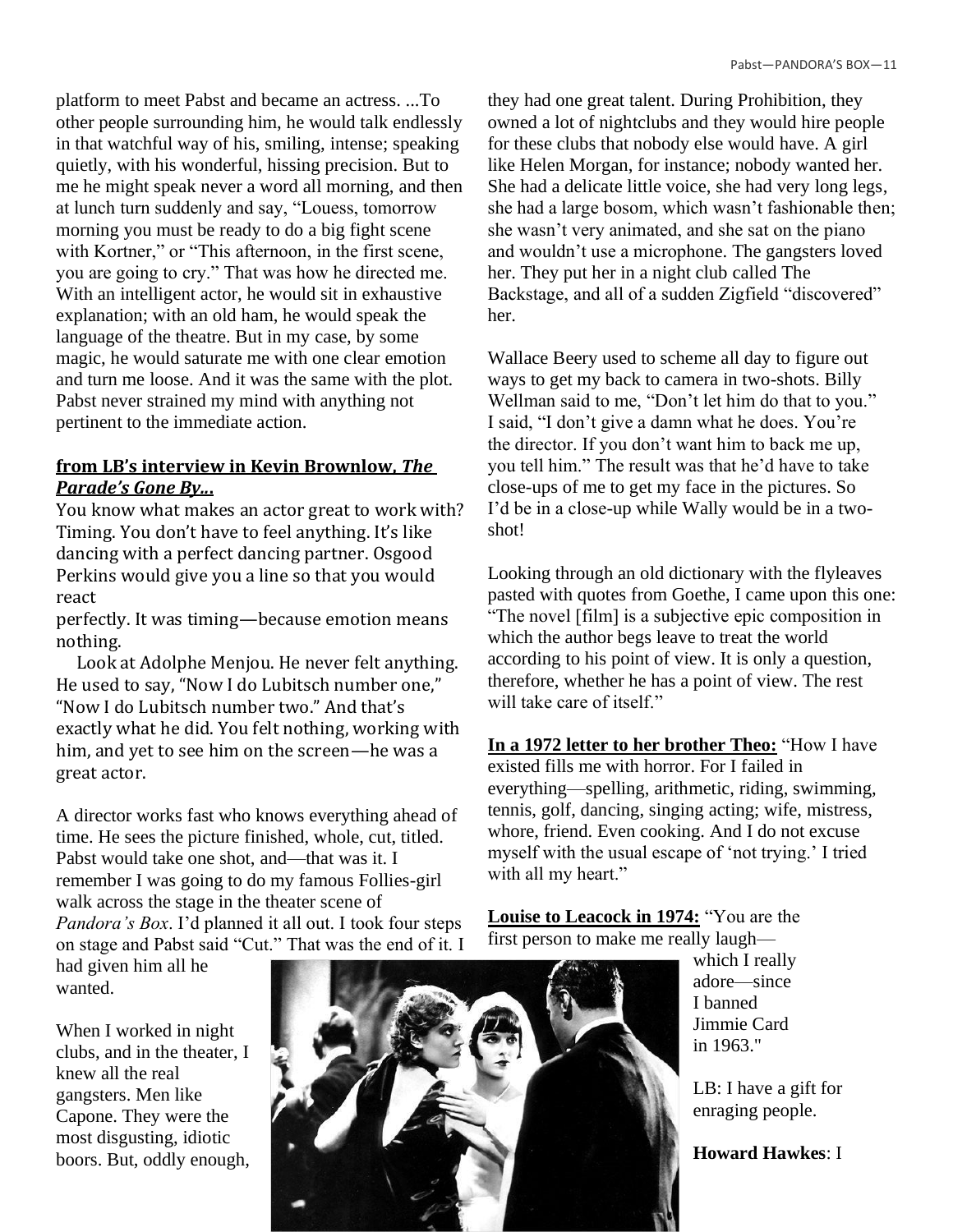wanted a new type. I hired Louise Brooks because she's so very sure of herself, she's very analytical, she's very feminine–but she's damn good and sure she's going to do what she wants to do. I could use her today [1967]. She was way ahead of her time. And she's a rebel. I like her, you know. I like rebels. I like people you can look at and remember who they are.

LB: I never try to feel sexy. . . .The people who try hardest to be sexy only fool other fools.

Marlene Dietrich: Imagine Pabst choosing Louise Brooks for Lulu when he could have had me!

Henri Langlois: There is no Garbo! There is no Dietrich! There is only Louise Brooks!

LB: I just didn't fit into the Hollywood scheme at all. I was neither a fluffy heroine, nor a wicked vamp, nor a woman of the world. I just didn't fit into any category. I just didn't interest them because I couldn't be typed.

LB: In writing the history of a life, I believe absolutely that the reader cannot understand the character and deeds of the subject unless he is given an understanding of that person's sexual loves and hates and conflicts. It is the only way the reader can make sense out of innumerable apparently senseless actions. . . .I too am unwilling to write the sexual truth that would make my life worth reading. I cannot unbuckle the Bible Belt. That is why I will never write my memoirs.

LB: If I ever bore you it'll be with a knife.

## **From** *Seductive Cinema***. James Card. University of Minnesota Press. Minneapolis, 1995.**

Britain's most important contributor to filmmaking was unquestionably James Williamson, who stumbled on two of the most basic essentials of creative cinema: editing and the close-up. Williamson's twin discoveries happened in 1901 in the film he called *A Big Swallow*. In it he has a reluctant still-camera subject approaching nearer and nearer to the camera until he appears to swallow the camera and photographer, munching both as he retreats from the scene.

Williamson's trick was outstandingly popular but regarded by competing cameramen of the time as being too difficult technically for the imitation, which was the usual procedure that resulted in the

appearance of a successful picture. Without the follow-focus devices of modern cameras, it was necessary to construct a bellows extension to achieve his famous close-up that becomes ever larger until the whole screen is filled only with the subject's mouth.



*A Big Swallow* consists of only three shots: the approaching, protesting man; the photographer and his portrait camera as both are seen toppling into blackness; and third, the swallower backing off. According to Williamson, who responded to requests for an account of how he managed to achieve the effect, the middle scene was made some time after the shots of the advancing and retreating subject. The second scene, which had been shot last, was only put in its place when the negatives were prepared for making positive prints. Thus Williamson, by 1901, had discovered the principle of film editing, had created filmic time and had brought to the medium its earliest full-frame close-ups.

A decade later, David Wark Griffith believed that he had invented the close-up. And film editing and the moving camera and even restrained acting. Griffith staked out his claim to the "invention" of all these basic elements of cinematic art by taking out an ad in the *New York Dramatic Mirror* of December 3, 1913. And such is the power of the printed word, and so rarely have pre-1913, non-Griffith films figured in preserved study collections, that too many historians have believed Griffith's preposterous claim.

In considering the effectiveness of the silent film both in the past and in present-day reexamination, one can think of some great films deficient or even totally lacking in good cutting, in photographic quality, in lighting, in story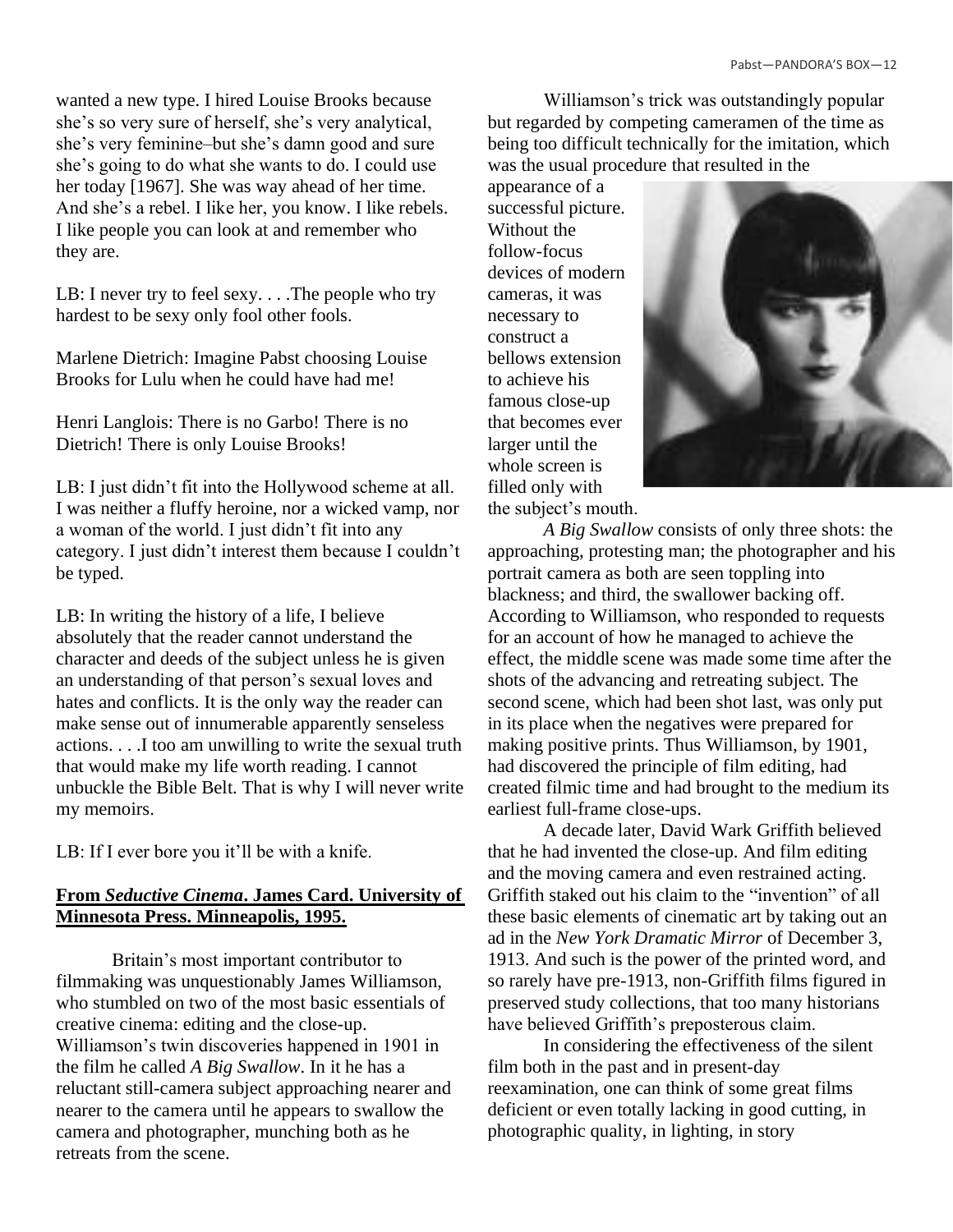construction; in short, lacking nearly every device known to cinema, save only one: the close-up.

Multiple exposures, dissolves, wipes, fades, crosscutting—all of these might never have come to the film, and without them but with the close-up alone, it is possible to think of the movies reaching the astonishing degree of emotional impact they did. For if the technological achievements of photography and the intermittent movements of cameras and projectors were able to give the illusion of life to the screen, it was the close-up that gave the medium its soul. A mysterious soul exemplified by the shimmering images of a Greta Garbo, Clara Bow, Asta Nielsen or Louise Brooks.

I will even go so far as to say that there has never been a great film without close-ups. In fact, a great film was never made *until* close-ups came into general use. All that the silent film contributed, apart from what it borrowed from the theatre (settings, movement and arrangement of the players), from the graphic arts (composition, spatial concepts, lighting) and from music (rhythmic cutting), is embodied in the close-up.

In the close-up the motion picture is in its own world. Only in the close-up can the cinema practice the utter concentration, employ the power of emphasis, the artistry of selection and the magic of revelation, strengths that are all unique to the medium.

It is in the close-up that the film player enters a realm of acting undreamed of in the whole tradition of theatre. The pitiless demands of the enormously magnified image shattered the hopes of many of the theatre's best people when they turned to film. In a large measure it was the overpowering intimacy of the close-up that turned film watchers into something approaching drug addicts as they flower, ninety million of them every week, to the movies of North America during the greatest years of the silent drama.

Not that all other factors of filmic construction were unimportant, but they had less to do with the effectiveness of the silent film than did the close-up. Cutting, continuity and lighting all modified the motion picture but the close-up characterized it.

Carl Dreyer, the famous Danish director, was fully aware of this unique power. He wrote: "Nothing in the world can be compared to the human face. It is a land one can never tire of exploring. There is no greater experience in a studio than ti witness the expression of a sensitive face under the mysterious

power of inspiration. To see it animated from inside and turning into poetry."



#### **The Myth According to Hesiod (from Wikipedia)**

The titan Epimetheus ("hindsight") was responsible for giving a positive trait to each and every animal. However, when it was time to give man a positive trait, as Prometheus, his brother, had taken much longer to create man, there was nothing left. Prometheus ("foresight"), his brother, felt that because man was superior to all other animals, man should have a gift no other animal possessed. So Prometheus set forth to steal fire from Zeus and handed it over to man.

Zeus, enraged, decided to punish Prometheus. To punish Prometheus, Zeus chained him in unbreakable fetters and set an eagle over him to eat his liver each day, as the eagle is Zeus's sacred animal. Prometheus was an immortal, so the liver grew back every day, but he was still tormented daily from the pain, until he was freed by Heracles during The Twelve Labours. Another possible reason for Prometheus' torment was because he knew which of Zeus' lovers would bear a child who would eventually overthrow Zeus. Zeus commanded that Prometheus reveal the name of the mother, but Prometheus refused, instead choosing to suffer the punishment.

However, Zeus also had to punish mankind. The punishment was woman. More specifically, Pandora, her name meaning 'all gifts'. Pandora was given several traits from the different gods: Hephaestus molded her out of clay and gave her form; Athena clothed her and the Charites adorned her with necklaces made by Hephaestus; Aphrodite gave her beauty; Apollo gave her musical talent and a gift for healing; Demeter taught her to tend a garden; Poseidon gave her a pearl necklace and the ability to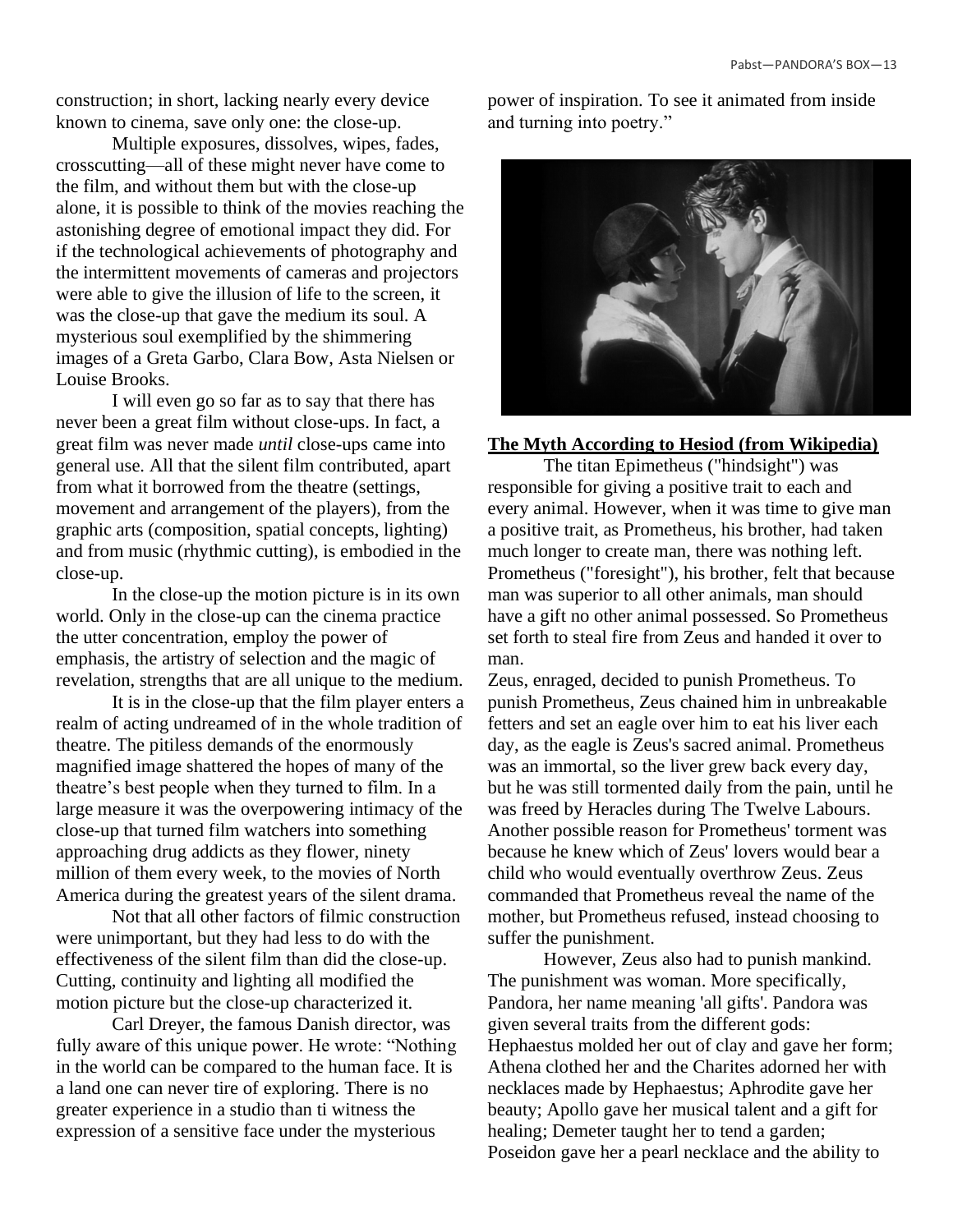never drown; Hera gave her curiosity; Hermes gave her cunning, boldness, and charm. Zeus gave her insatiable curiosity and mischievousness. Thus the name Pandora-"all gifts"-in Hesiod's version derives from the fact that she received gifts from all deities.

The most significant of these gifts, however, was a pithos or storage jar, given to Pandora either by Hermes or Zeus. Before he was chained to the rock, Prometheus had warned Epimetheus not to take any gifts from the gods. However, when Pandora arrived, he fell in love with her. Hermes told Epimetheus that Pandora was a gift to the titan from Zeus, and he warned Epimetheus not to open the jar, which was Pandora's dowry.

Until then, mankind lived life in a paradise without worry. Epimetheus told Pandora never to open the jar she had received from Zeus. However, Pandora's curiosity got the better of her and she

opened it, releasing all the misfortunes of mankind: "For ere this the tribes of men lived on earth remote and free from ills [kakoi] and hard toil [ponoi] and heavy sickness [nosoi argaleai] which bring the Keres [baleful spirits] upon men; for in misery men grow old quickly" (Hesiod, Works and Days). Once opened, she shut it in time to keep one thing in the jar: hope. The world remained extremely bleak for an unspecified interval, until Pandora "chanced" to revisit the box again, at which point Hope fluttered out. Thus, mankind always has hope in times of evil.

In another, more philosophical version of the myth, hope (Elpis) is considered the worst of the potential evils, because it is equated with terrifying foreknowledge. By preventing hope from escaping the jar, Pandora in a sense saves the world from the worst damage.

#### **COMING UP IN THE FALL 2021 BUFFALO FILM SEMINARS, SERIES 43:**

September 7 Jean Renoir THE GRAND ILLUSION (1937) September 14 Carol Reed ODD MAN OUT (1947) September 21 Kon Ichikawa THE BURMESE HARP (1956) September 28 Satyajit Ray THE MUSIC ROOM (1958) October 5 Andrei Tarkovsky ANDREI RUBLEV (1966) October 12 Stanley Kubrick BARRY LYNDON (1975) October 19 Roman Polanski CHINATOWN (1974) October 26 Roland Joffé THE MISSION (1986) November 2 Mike Nichols CHARLIE WILSON'S WAR (2007) November 9 Asghar Farhadi A SEPARATION (2011) November 16 Hsiao-Hsien Hou THE ASSASSIN 2015) November 23 Chloé Zhan NOMADLAND (2020) November 30 Rob Reiner THE PRINCESS BRIDE (1987)

#### CONTACTS:

email Diane Christian: engdc@buffalo.edu...email Bruce Jackson [bjackson@buffalo.edu.](mailto:bjackson@buffalo.edu).. for the series schedule, annotations, links and updates: [http: //buffalofilmseminars.com.](http://buffalofilmseminars.com/).. to subscribe to the weekly email informational notes, send an email to [addtolist@buffalofilmseminars.com.](mailto:addtolist@buffalofilmseminars.com)...

The Buffalo Film Seminars are presented by the State University of New York at Buffalo, with support from the Robert and Patricia Colby Foundation and the Buffalo News.